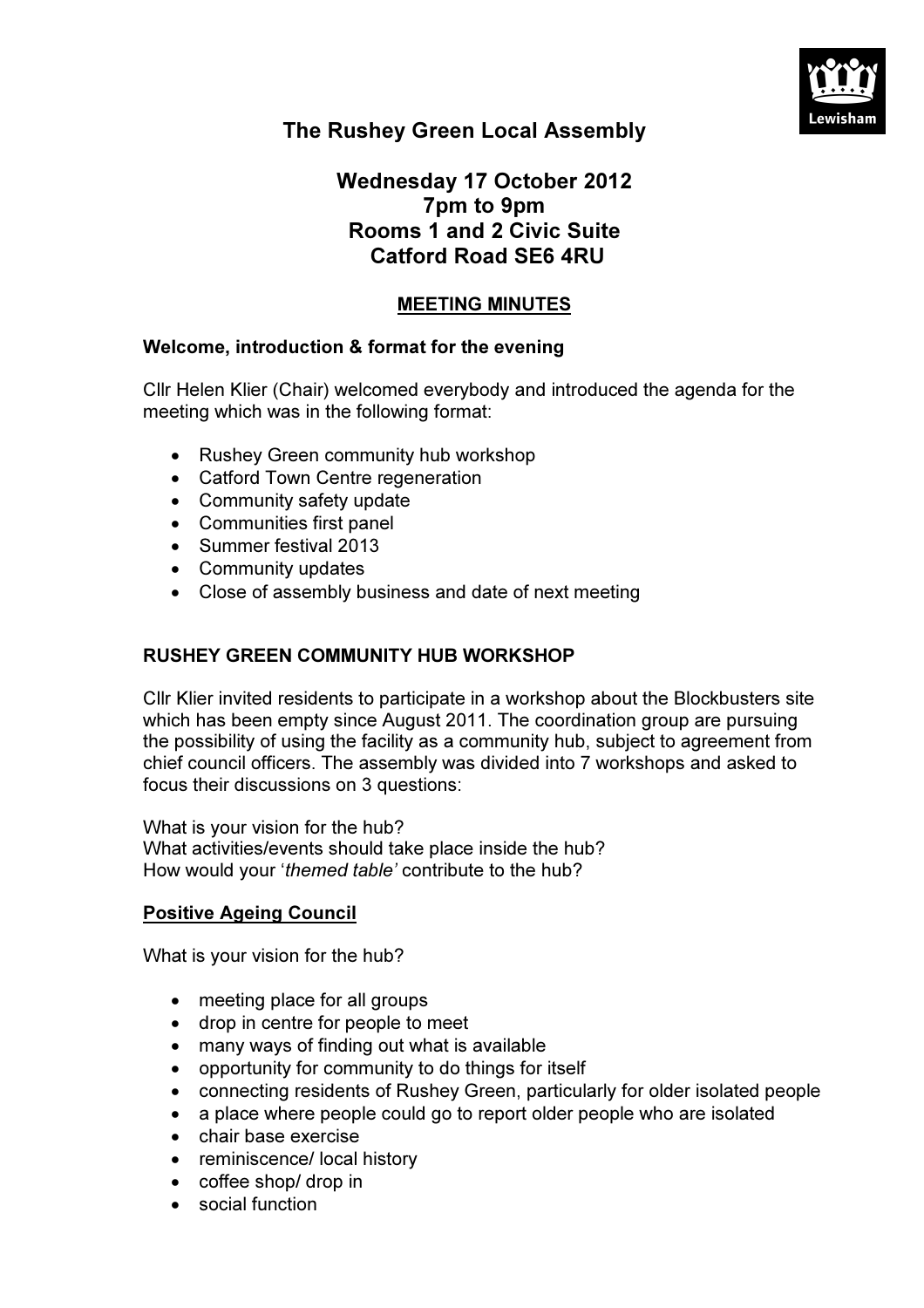- time bank type activities
- place for people to meet and make friends
- identifying Rushey Green
- people of all ages can meet together
- encourage people to take up activities

What activities/events could take place inside the hub?

- keep fit
- tia chee
- seated exercise
- knitting, sewing, etc
- history/memories
- book exchange
- learn new skills
- personal safety
- signposting/ information desk
- good suggestion desk
- poetry/ reading
- befriending group
- line dancing
- indoor bowls
- intergenerational choir

How would your 'themed table' contribute to the group?

- older people have more time to give and promote how we can age positively
- help promote enjoyment of working together with both young and old people
- we could encourage older people to keep active and informed. Give them a clear purpose to come of their homes

## Younger People

What is your vision for the hub?

• place where youth organisations can meet up, for example Baseline, Lewisham Youth Theatre, CAB

What activities/events could take place inside the hub?

- space for rehearsals
- life skills/ family training
- business enterprise centre
- advice

How would your 'themed table' contribute to the hub?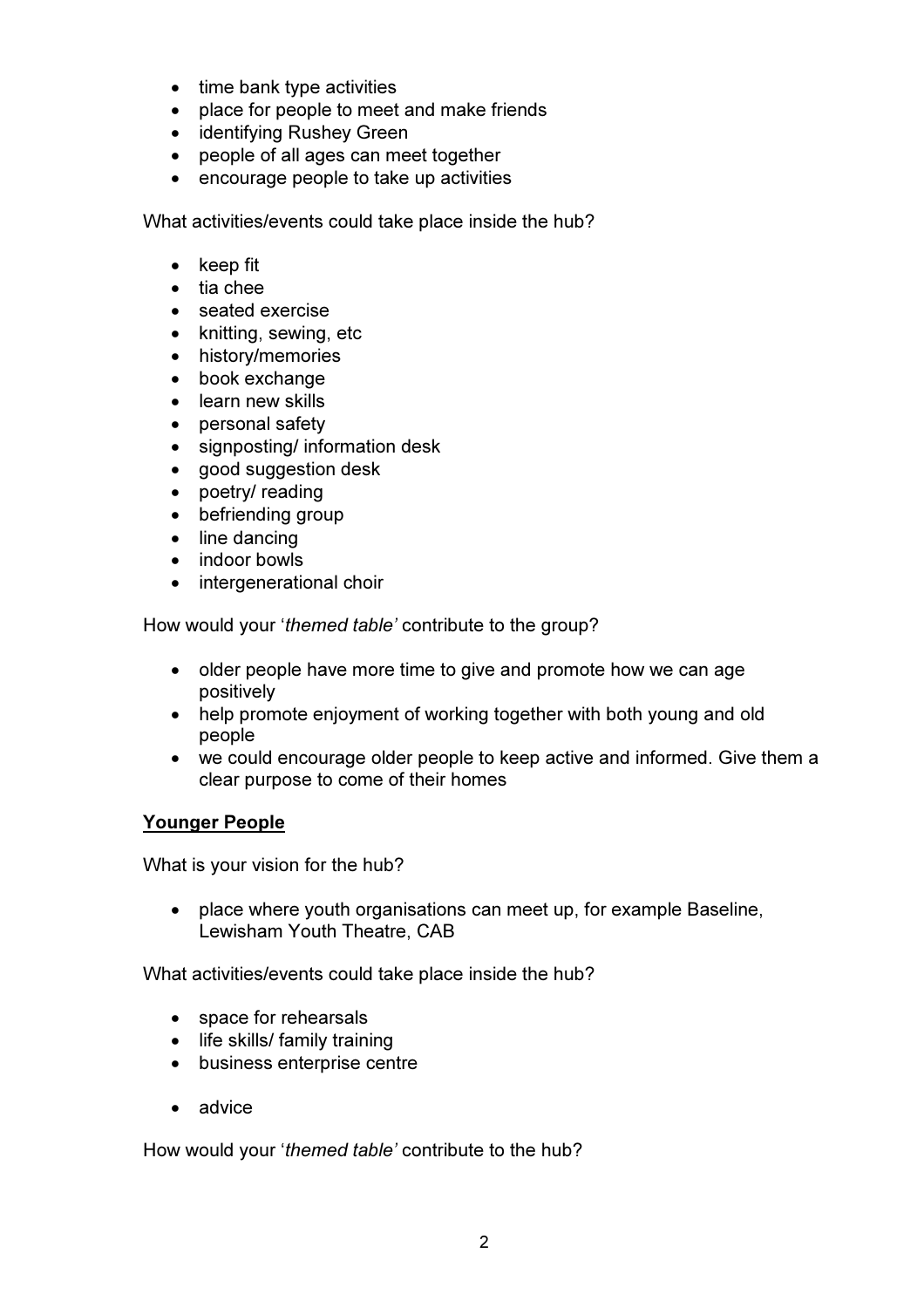- multi-space for a number of groups to use
- social enterprise centre
- could help tackle youth unemployment

### Artisans/ Professionals

What is your vision for the hub?

- rebrand Catford as Rushey Green
- office space
- pop up shop
- enterprise hub

What activities/events could take place inside the hub?

- zumba dancing
- yoga
- energy efficiency
- indoor tai chi
- seminars for business/ young people
- chess/ ping pong
- art gallery in the evening
- reading area

How would your 'themed table' contribute to the hub?

- volunteer time
- get involved with range of activities
- promote hub in the community as a whole

## Skills/ arts/ crafts

What is your vision for the hub?

- Daytime and evening usage
- lots of different groups using the facilities
- flexible space- internal divisions moveable
- meeting point for local people
- cultural exchange for our diverse community
- would need a director/ coordinator and a team of volunteers
- make building vibrant and welcoming to people
- involve local shops and trade people to volunteer refurbishment in exchange for advertising and possible use on occasions

What activities/events could take place inside the hub?

• free/ very cheap venue for local people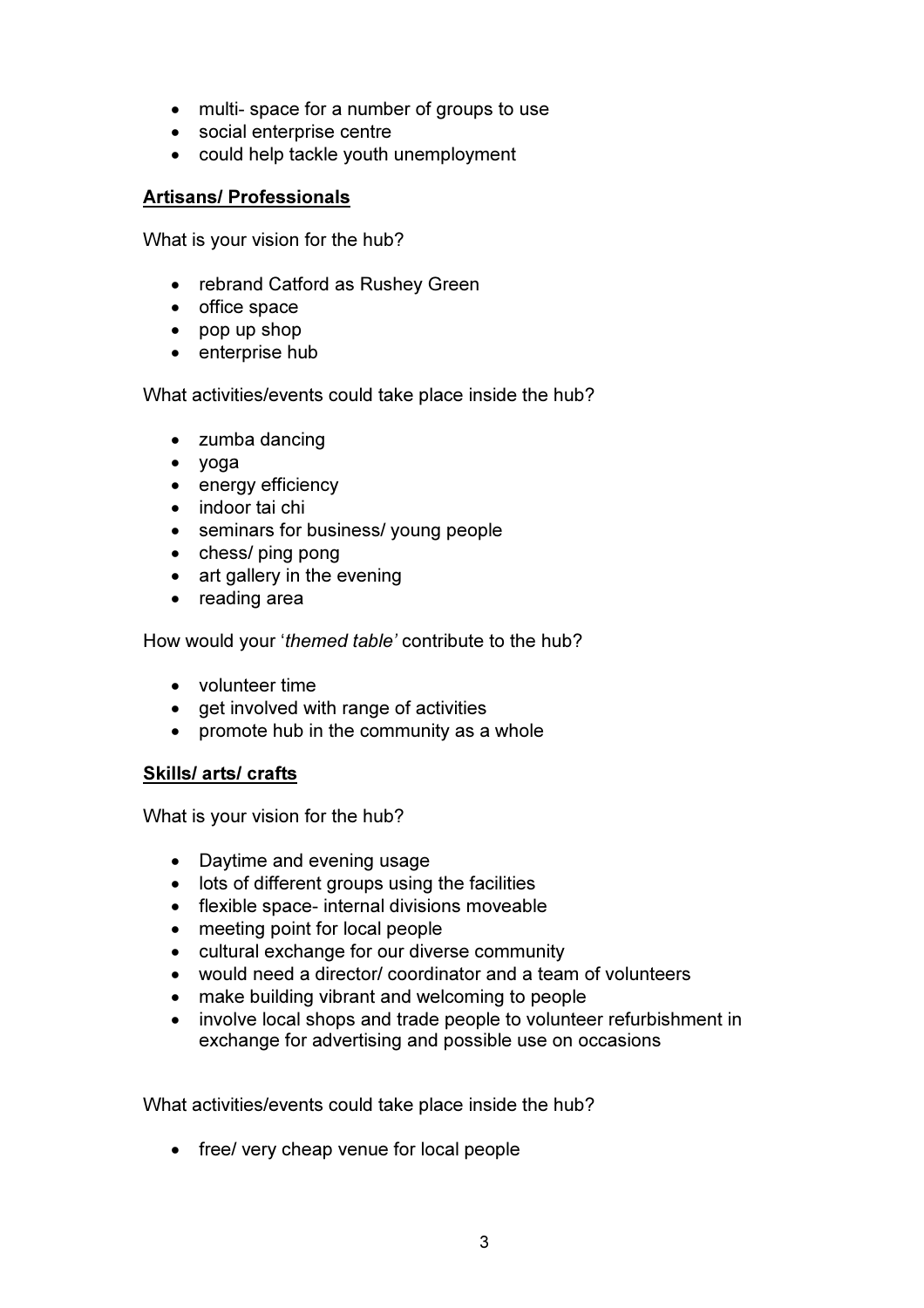- community groups to use
- drops in centre, for example, pensioners, homeless and the disabled
- advice, legal and money advice sessions
- play groups and after school clubs
- exhibitions (art, information, campaigns ,etc)
- charge for advertising around the hub
- co-operative for exchange of skills- can RGTB move to the hub?
- Community Café
- Day and evening classes
- Youth Club
- Indoor sports- table tennis, snooker, etc
- coordinate residential street cleaning by volunteers after council cuts
- crafts fairs

How would your 'themed table' contribute to the hub?

- use it and facilities on offer
- sharing skills for upkeep and running of the hub
- publicise and encourage use and amongst other local residents and community groups
- volunteer personal tome to maximise usage of the hub
- donations and fund raising
- be major contributors to a steering group

#### Sharing skills/helping one another

What is your vision for the hub?

- art venue
- café- coffee shop
- skills training for young parents

What activities/ events could take place inside the hub?

- attractive to professionals
- community art
- horticultural workshops
- jam making
- multi- use
- moveable furniture
- yoga
- affordable space for hire
- use green space outside
- intergenerational perspective
- Catford pound currency

How would your 'themed table' contribute to the group?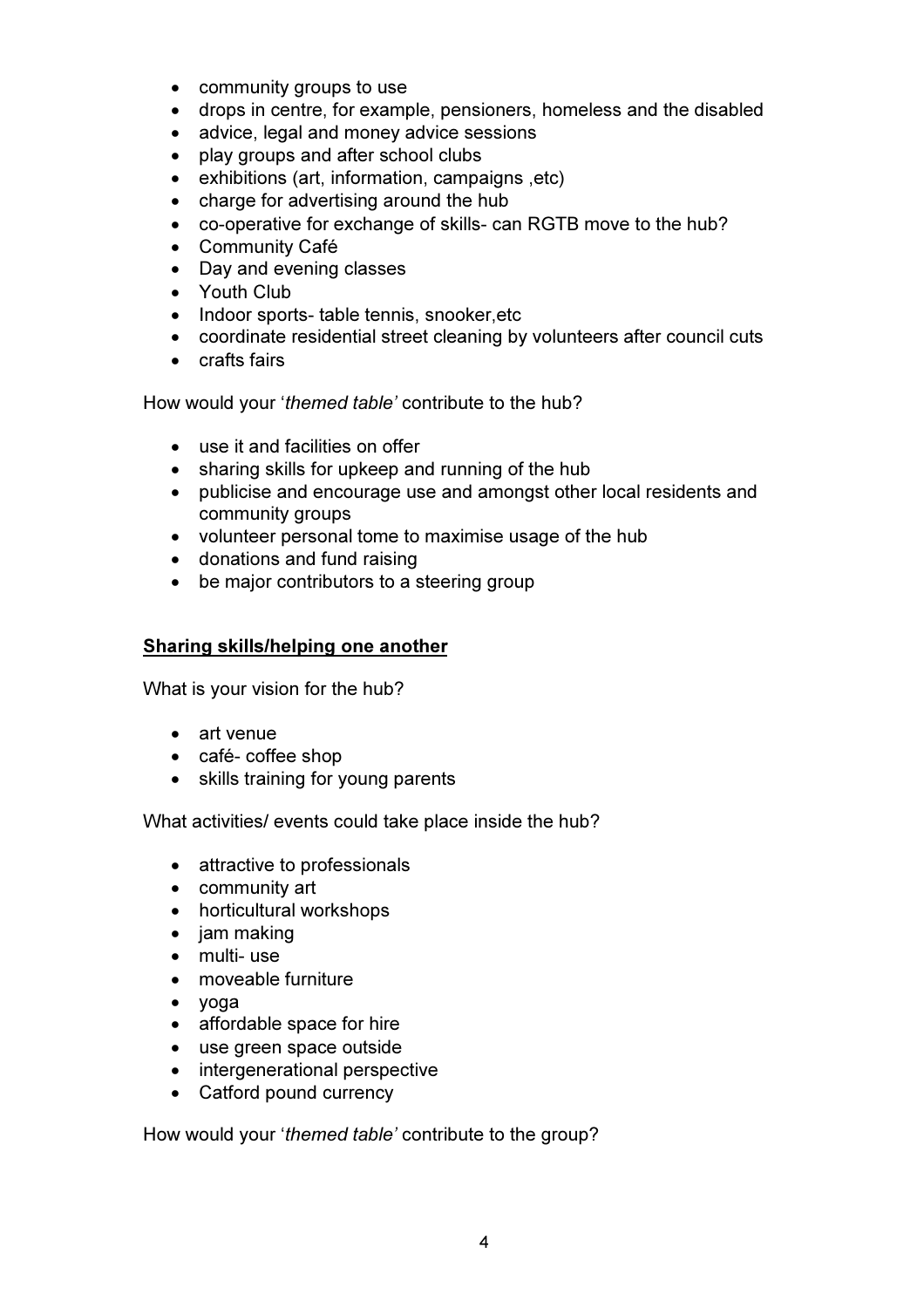- assist with the setting up of a film club/ pop up cinema
- businesses could support by marketing idea
- 50 people at £5 per ticket or £20 per sitting
- matinee club and kid club
- restaurant
- arts space

#### Market traders

What is your vision for the hub?

- creative arts space- exhibitions
- place with nice atmosphere to encourage social activity
- café
- a place to support the local community- information centre, What's going on in Catford? What opportunities are there available?

What activities/ events could take place inside the hub?

- live music, somewhere that young people can go to showcase their musical talent
- school choirs
- poetry exhibitions
- art exhibitions
- somewhere that embraces the diversity within Catford
- celebrations of the different religions and cultures
- film screenings
- food fair
- encourage local designers to assist with the re-development of the space and the same applies to web design/ graphics design
- if there is an outdoor space then why not redevelop it, creating a green space/herb garden/ café or is there a way of bringing it outdoors

How would your 'themed table' contribute to the group?

• Market traders to supply a mentoring scheme to help younger/ local people to set up own stalls and encourage market trading. Set up meetings to overcome problems at an early stage

#### Local businesses

What is your vision for the hub?

- Café area drop in centre for the community to use
- people can socialise and exchange ideas
- get to know local businesses and for us to know them
- a list of reputable tradesmen in the area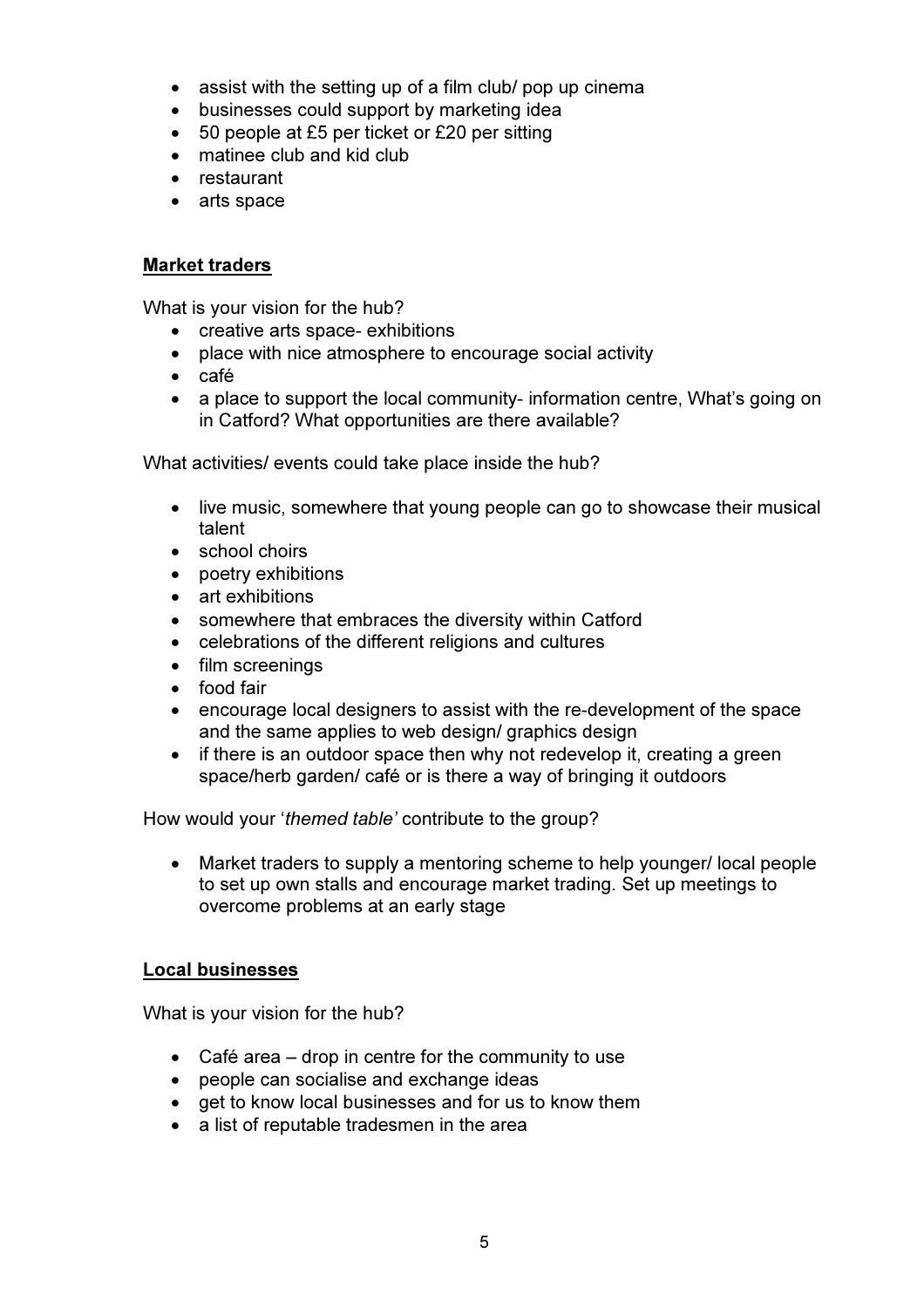What activities/ events could take place inside the hub?

• free/ very cheap venue for locals

How would your 'themed table' contribute to the group?

- projects for young people
- information centre
- community garden for different groups in the area to use.
- volunteer personal time to maximise usage of the hub
- donations and fund raising
- be major contributors to a steering group

 There has been an increase in burglaries since the last assembly. The police have made a number of arrests with some perpetrators being charged and sentenced. Investigations are ongoing with other forces and officers are working in partnerships across other teams including Bromley. 1 drug warrant has been executed and the Safer Neighbourhood Team currently monitor a number of ASBOs. They have developed a good working relationship with the community safety team and recently both teams successfully implemented a burglary initiative at Ravensbourne Park. Pc Redden also reported that the new metropolitan commissioner was prioritising vehicle crime. This was aimed at tackling illegal drugs and stolen goods, amongst other things.

The team is currently working on a problem solving protocol in Mountsfield Park, to combat all forms on anti-social behaviour in the park. This involves work from various agencies including Lewisham Council, and Glendales to reduce ASB related incidents. Police and Glendales were able to negotiate earlier park closure as a number of the incidents occurred in the evening. There is regular police presence inside the park, and the team has a very good working relationship with the park keeper. This enables the team to receive intelligence in a timely manner, which can then be acted on robustly.

Pc Redden was asked about the problem of street drinkers congregating outside the Rushey Green group practice in Hawstead Road. Pc Redden advised residents to phone the office number and the team would investigate. There is a likelihood that the problem could get worse due to the warmer weather. The powers available to the police include a section 27 dispersal notice.

## REGENERATION OF CATFORD TOWN CENTRE

Eleanor Hoyle and Deborah Efemini from the project team in Lawrence House presented on behalf of the Council. The main points were as follows:

• Redevelopment of the shopping centre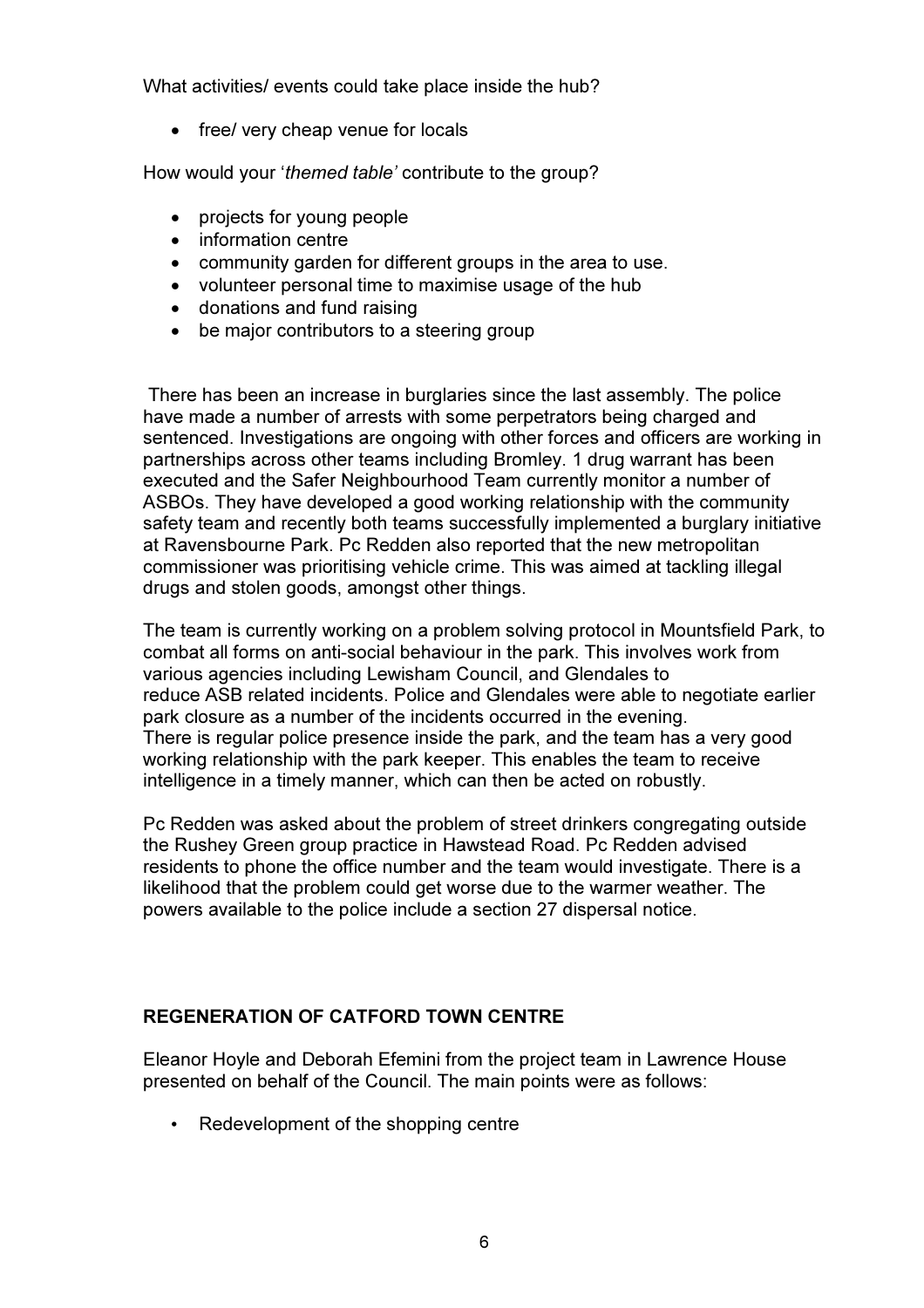• Demolition and redevelopment of Council and other public sector office space and replaced with new public service hub

- New homes
- New community facilities
- New pedestrian areas and open spaces
- Improved transport network
- Improved public realm
- Milford Towers decant 100% off-site
- Mayor and Cabinet report in April 2012 updating on the programme
- Tenant moves by agreement
- ongoing leaseholder discussions at Milford Towers
- Area Action Plan process will recommence and consultation will take place in the Autumn 2012
- Negotiations with parties holding interests on the shopping centre site will continue.

Cllr Muldoon then invited residents to break into groups in the foyer area to discuss the plans with the project team. Tea, coffee and biscuits were available and an opportunity to speak to the presenters and other residents.

#### Communities first panel

James Walshe introduced himself as the Chair of the communities first panel. He then went on to describe the purpose and aims of the panel as follows:

The Cabinet Office have awarded Rushey Green £67,820 which can be spent on locally agreed priorities. The panel will be independent of the assemblies programme and local volunteers are encouraged to participate in the delivery of the project. At the previous assembly meeting a number of volunteers came forward to join the group. James Walsh was elected to chair the group with Robert Turkentine becoming the vice-chair. The community foundation (CDF) have been appointed by the Cabinet Office to facilitate the process. Each panel is required to have a panel partner who hold a small amount of funds and offer support, where necessary.

The panel will be able to allocate funding to community groups who are able to demonstrate that they meet one or all of the priorities. £250 is the minimum and £250 is the maximum amount that can be awarded to groups for a period of one year. Groups can reapply each financial year for funding as the panel will be in operation until 31 March 2015.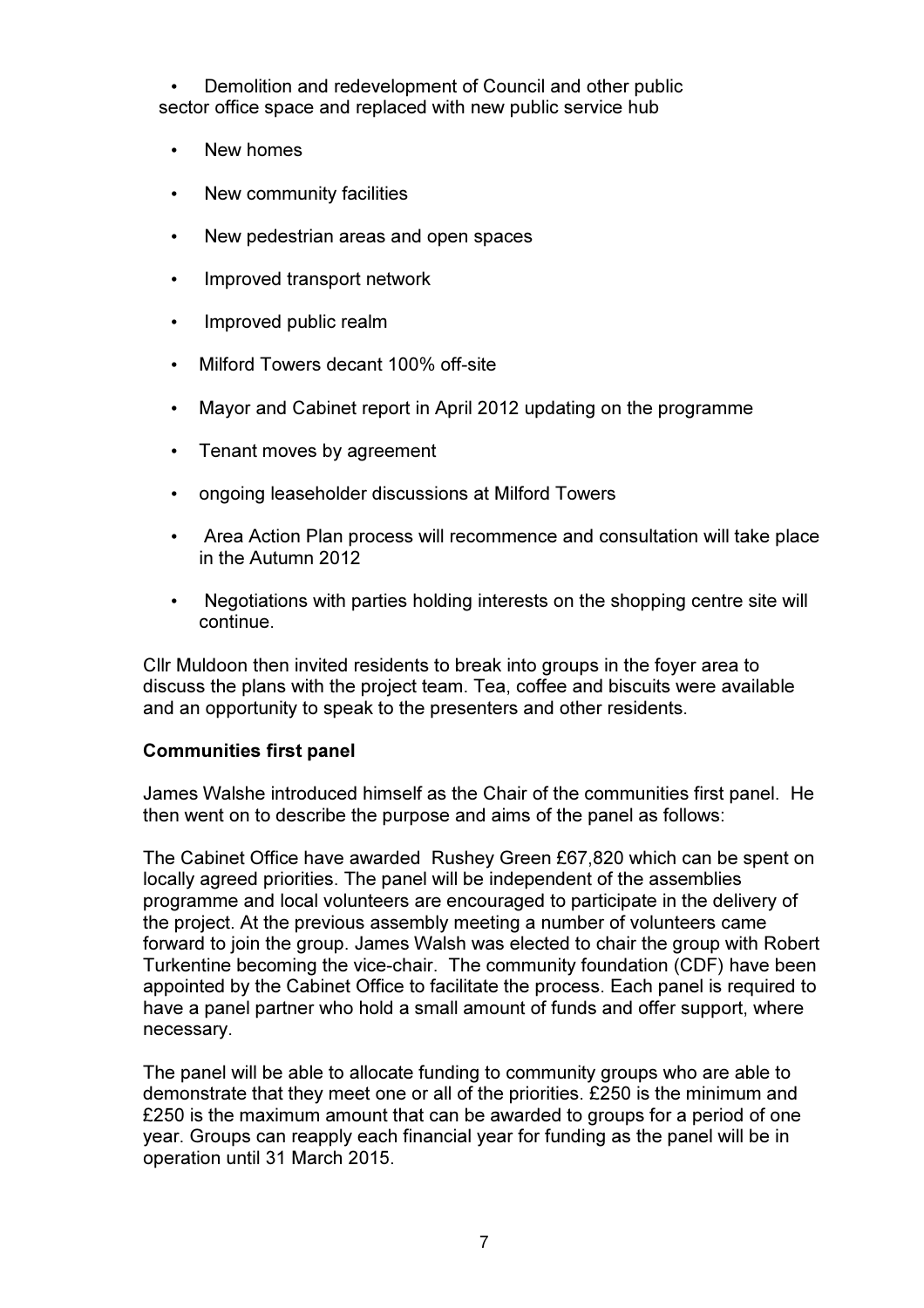James presented the group priorities as follows:

- Improving the built environment
- Traffic
- Activities for younger people
- Anti-social behaviour and crime
- Activities for older people
- Strong and loud community voices

The first five priorities are existing assembly priorities and the sixth (Strong and loud community voices) is a new one. The assembly was asked to consider whether the priorities were relevant and bring forward any ideas that might assist the process.

The meeting then broke into small groups to discuss the priorities and consider whether these are relevant to the ward. The assembly overwhelmingly supported the proposed priorities. A number of community groups expressed an interest in applying for funding and information was provided at the meeting.

#### Election of the coordination group

John O'Reilly (local assemblies coordinator) explained that the annual election for the coordination group will take place at this meeting. The coordination group helps to plan and shape assembly meetings. The group meets quarterly between assembly meetings, chaired by a ward councillor. They provide advice and ideas on how to promote the local assembly and how to reach different members of the community, living in the Rushey Green ward. There are a variety of other things the coordination group does including scrutinising applications for the Assemblies Fund.

The following person were elected to serve on the group for the next 12 months:

James Walshe Karen Small Bill Rouse Gloria Rouse Billl Tutt James Dobson Tessa Pearce Lauren Saunders Robert Turkentine Nalini Ramanah Anthony Kalu

#### Community Updates

The Lewisham Youth Theatre will be holding a showcase event over the weekend of Friday 13 April and Saturday 14 April 2012. This will be held at the studio, with access from the main road. Tickets are available from the box office.